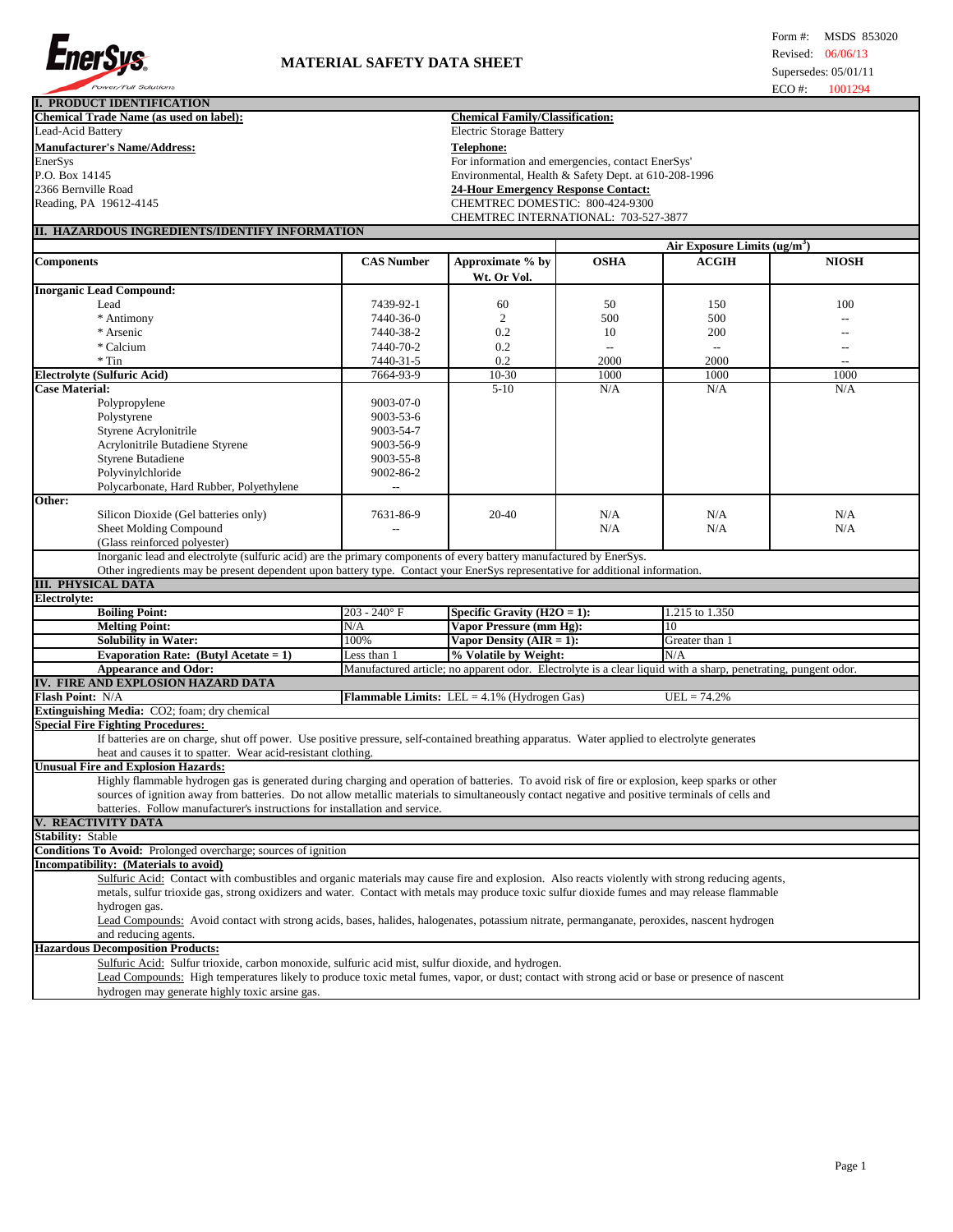

## **MATERIAL SAFETY DATA SHEET**

|                         | VI. HEALTH HAZARD DATA                                                                                                                               |
|-------------------------|------------------------------------------------------------------------------------------------------------------------------------------------------|
| <b>Routes of Entry:</b> |                                                                                                                                                      |
|                         | Sulfuric Acid: Harmful by all routes of entry.                                                                                                       |
|                         | Lead Compounds: Hazardous exposure can occur only when product is heated, oxidized or otherwise processed or damaged to create dust, vapor           |
|                         | or fume.                                                                                                                                             |
| <b>Inhalation:</b>      |                                                                                                                                                      |
|                         | Sulfuric Acid: Breathing of sulfuric acid vapors or mists may cause severe respiratory irritation.                                                   |
|                         | Lead Compounds: Inhalation of lead dust or fumes may cause irritation of upper respiratory tract and lungs.                                          |
| <b>Ingestion:</b>       |                                                                                                                                                      |
|                         | Sulfuric Acid: May cause severe irritation of mouth, throat, esophagus and stomach.                                                                  |
|                         | Lead Compounds: Acute ingestion may cause abdominal pain, nausea, vomiting, diarrhea and severe cramping. This may lead rapidly to systemic          |
|                         | toxicity and must be treated by a physician.                                                                                                         |
| <b>Skin Contact:</b>    |                                                                                                                                                      |
|                         | Sulfuric Acid: Severe irritation, burns and ulceration.                                                                                              |
|                         | Lead Compounds: Not absorbed through the skin.                                                                                                       |
| <b>Eye Contact:</b>     |                                                                                                                                                      |
|                         | <b>Sulfuric Acid:</b> Severe irritation, burns, cornea damage, and blindness.                                                                        |
|                         | Lead Components: May cause eye irritation.                                                                                                           |
|                         | <b>Effects of Overexposure - Acute:</b>                                                                                                              |
|                         | Sulfuric Acid: Severe skin irritation, damage to cornea, upper respiratory irritation.                                                               |
|                         | Lead Compounds: Symptoms of toxicity include headache, fatigue, abdominal pain, loss of appetite, muscular aches and weakness, sleep                 |
|                         | disturbances and irritability.                                                                                                                       |
|                         | <b>Effects of Overexposure - Chronic:</b>                                                                                                            |
|                         | Sulfuric Acid: Possible erosion of tooth enamel, inflammation of nose, throat and bronchial tubes.                                                   |
|                         | Lead Compounds: Anemia; neuropathy, particularly of the motor nerves, with wrist drop; kidney damage; reproductive changes in males and              |
|                         | females.                                                                                                                                             |
| Carcinogenicity:        |                                                                                                                                                      |
|                         | Sulfuric Acid: The International Agency for Research on Cancer (IARC) has classified "strong inorganic acid mist containing sulfuric acid" as a      |
|                         | Category I carcinogen, a substance that is carcinogenic to humans. This classification does not apply to liquid forms of sulfuric acid or sulfuric   |
|                         | acid solutions contained within a battery. Inorganic acid mist (sulfuric acid mist) is not generated under normal use of this product. Misuse of the |
|                         | product, such as overcharging, may result in the generation of sulfuric acid mist.                                                                   |
|                         | Lead Compounds: Lead is listed as a 2B carcinogen, likely in animals at extreme doses. Proof of carcinogenicity in humans is lacking at present.     |
|                         | Arsenic: Listed by National Toxicology Program (NTP), International Agency for Research on Cancer (IARC), OSHA and NIOSH as a                        |
|                         | carcinogen only after prolonged exposure at high levels.                                                                                             |
|                         | <b>Medical Conditions Generally Aggravated by Exposure:</b>                                                                                          |
|                         | Overexposure to sulfuric acid mist may cause lung damage and aggravate pulmonary conditions. Contact of sulfuric acid with skin may aggravate        |
|                         | diseases such as eczema and contact dermatitis. Lead and its compounds can aggravate some forms of kidney, liver and neurologic diseases.            |
|                         | <b>EMERGENCY AND FIRST AID PROCEDURES:</b>                                                                                                           |
| <b>Inhalation:</b>      |                                                                                                                                                      |
|                         | Sulfuric Acid: Remove to fresh air immediately. If breathing is difficult, give oxygen.                                                              |
|                         | Lead: Remove from exposure, gargle, wash nose and lips; consult physician.                                                                           |
| <b>Ingestion:</b>       |                                                                                                                                                      |
|                         | Sulfuric Acid: Give large quantities of water; do not induce vomiting; consult physician.                                                            |
|                         | Lead: Consult physician immediately.                                                                                                                 |
| Skin:                   |                                                                                                                                                      |
|                         | Sulfuric Acid: Flush with large amounts of water for at least 15 minutes; remove contaminated clothing completely, including shoes.                  |
|                         | Lead: Wash immediately with soap and water.                                                                                                          |
| Eyes:                   |                                                                                                                                                      |
|                         | Sulfuric Acid and Lead: Flush immediately with large amounts of water for a least 15 minutes; consult physician.                                     |
| <u>Proposition 65:</u>  |                                                                                                                                                      |
|                         | Warning: Battery posts, terminals and related accessories contain lead and lead compounds, chemicals known to the State of California to cause       |
|                         | cancer and reproductive harm. Batteries also contain other chemicals known to the State of California to cause cancer. Wash hands after handling     |
|                         | VII. PRECAUTIONS FOR SAFE HANDLING AND USE                                                                                                           |
|                         | <b>Spill or Leak Procedures:</b>                                                                                                                     |
|                         | Stop flow of material, contain/absorb small spills with dry sand, earth or vermiculite. Do not use combustible materials. If possible, carefully     |
|                         | neutralize spilled electrolyte with soda ash, sodium bicarbonate, lime, etc. Wear acid-resistant clothing, boots, gloves, and face shield. Do not    |
|                         | allow discharge of unneutralized acid to sewer.                                                                                                      |
|                         | <b>Waste Disposal Methods:</b>                                                                                                                       |
|                         | Spent batteries: Send to secondary lead smelter for recycling.                                                                                       |
|                         | Place neutralized slurry into sealed containers and handle as applicable with state and federal regulations. Large water-diluted spills, after       |
|                         | neutralization and testing, should be managed in accordance with approved local, state and federal requirements. Consult state environmental         |
|                         | agency and/or federal EPA.                                                                                                                           |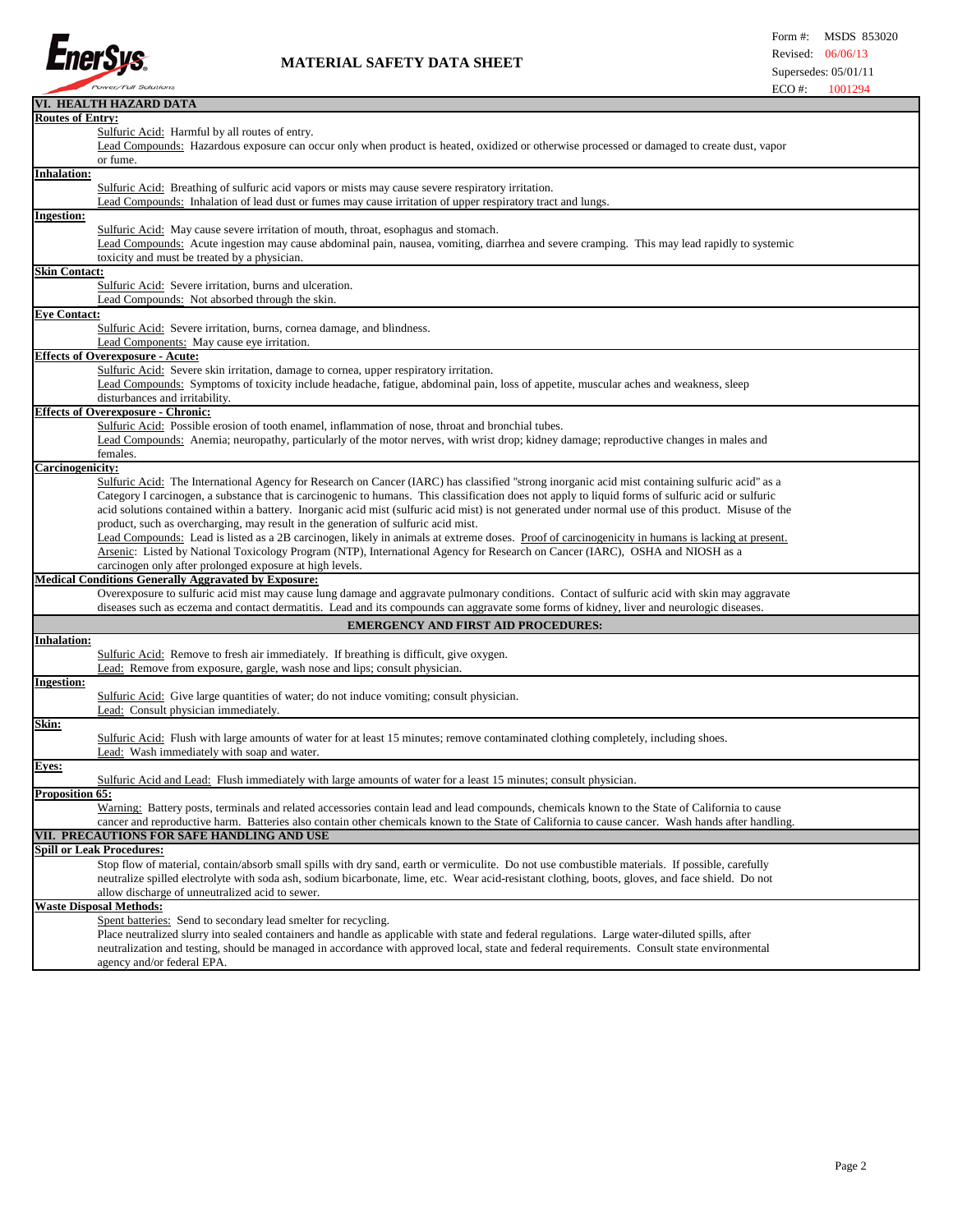

## **MATERIAL SAFETY DATA SHEET**

|                           | VII. PRECAUTIONS FOR SAFE HANDLING AND USE (Cont.)                                                                                             |                                                                                                                                          |  |  |  |  |
|---------------------------|------------------------------------------------------------------------------------------------------------------------------------------------|------------------------------------------------------------------------------------------------------------------------------------------|--|--|--|--|
|                           | <b>Handling and Storage:</b>                                                                                                                   |                                                                                                                                          |  |  |  |  |
|                           | Store batteries in cool, dry, well-ventilated areas with impervious surfaces and adequate containment in the event of spills. Batteries should |                                                                                                                                          |  |  |  |  |
|                           | also be stored under roof for protection against adverse weather conditions. Separate from incompatible materials. Store and handle only       |                                                                                                                                          |  |  |  |  |
|                           | in areas with adequate water supply and spill control. Avoid damage to containers. Keep away from fire, sparks and heat.                       |                                                                                                                                          |  |  |  |  |
|                           | Precautionary Labeling:                                                                                                                        |                                                                                                                                          |  |  |  |  |
|                           | POISON - CAUSES SEVERE BURNS                                                                                                                   | DANGER - CONTAINS SULFURIC ACID                                                                                                          |  |  |  |  |
|                           | <b>VIII. CONTROL MEASURES</b>                                                                                                                  |                                                                                                                                          |  |  |  |  |
|                           | <b>Engineering Controls:</b>                                                                                                                   |                                                                                                                                          |  |  |  |  |
|                           | Store and handle in well-ventilated area. If mechanical ventilation is used, components must be acid-resistant.                                |                                                                                                                                          |  |  |  |  |
| <b>Work Practices:</b>    |                                                                                                                                                |                                                                                                                                          |  |  |  |  |
|                           | Handle batteries cautiously to avoid spills. Make certain vent caps are on securely. Avoid contact with internal components. Wear protective   |                                                                                                                                          |  |  |  |  |
|                           | clothing when filling or handling batteries.                                                                                                   |                                                                                                                                          |  |  |  |  |
|                           | <b>Respiratory Protection:</b>                                                                                                                 |                                                                                                                                          |  |  |  |  |
|                           |                                                                                                                                                | None required under normal conditions. When concentrations of sulfuric acid mist are known to exceed the PEL, use NIOSH or MSHA-approved |  |  |  |  |
|                           | respiratory protection.                                                                                                                        |                                                                                                                                          |  |  |  |  |
| <b>Protective Gloves:</b> |                                                                                                                                                |                                                                                                                                          |  |  |  |  |
| <b>Eve Protection:</b>    | Rubber or plastic acid-resistant gloves with elbow-length gauntlet.                                                                            |                                                                                                                                          |  |  |  |  |
|                           | Chemical goggles or face shield.                                                                                                               |                                                                                                                                          |  |  |  |  |
| Other Protection:         |                                                                                                                                                |                                                                                                                                          |  |  |  |  |
|                           | Acid-resistant apron. Under severe exposure emergency conditions, wear acid-resistant clothing and boots.                                      |                                                                                                                                          |  |  |  |  |
|                           | <b>Emergency Flushing:</b>                                                                                                                     |                                                                                                                                          |  |  |  |  |
|                           | In areas where sulfuric acid is handled in concentrations greater then 1%, emergency eyewash stations and showers should be provided,          |                                                                                                                                          |  |  |  |  |
|                           | with unlimited water supply.                                                                                                                   |                                                                                                                                          |  |  |  |  |
|                           | IX. OTHER REGULATORY INFORMATION                                                                                                               |                                                                                                                                          |  |  |  |  |
|                           | <b>NFPA Hazard Rating for Sulfuric Acid:</b>                                                                                                   |                                                                                                                                          |  |  |  |  |
|                           | Flammability (Red) = $0$                                                                                                                       | Reactivity (Yellow) = $2$                                                                                                                |  |  |  |  |
|                           | Health (Blue) $=$ 3                                                                                                                            | Sulfuric acid is water-reactive if concentrated.                                                                                         |  |  |  |  |
| U.S. DOT:                 |                                                                                                                                                |                                                                                                                                          |  |  |  |  |
|                           |                                                                                                                                                |                                                                                                                                          |  |  |  |  |
|                           | The shipping information is as follows:                                                                                                        |                                                                                                                                          |  |  |  |  |
|                           | Proper Shipping Name: Batteries, wet, filled with acid                                                                                         | Packing Group: III                                                                                                                       |  |  |  |  |
|                           | Hazardous Class: 8                                                                                                                             | Label/Placard Required: Corrosive                                                                                                        |  |  |  |  |
|                           | UN Identification: UN2794                                                                                                                      |                                                                                                                                          |  |  |  |  |
|                           |                                                                                                                                                |                                                                                                                                          |  |  |  |  |
|                           | Reference 49 CFR Packing Instructions 173.159                                                                                                  |                                                                                                                                          |  |  |  |  |
|                           |                                                                                                                                                |                                                                                                                                          |  |  |  |  |
|                           |                                                                                                                                                |                                                                                                                                          |  |  |  |  |
| IATA:                     |                                                                                                                                                |                                                                                                                                          |  |  |  |  |
|                           | The shipping information is as follows:                                                                                                        |                                                                                                                                          |  |  |  |  |
|                           | Proper Shipping Name: Batteries, wet, filled with acid                                                                                         | Packing Group: II                                                                                                                        |  |  |  |  |
|                           | Hazardous Class: 8                                                                                                                             | Label/Placard Required: Corrosive                                                                                                        |  |  |  |  |
|                           | UN Identification: UN2794                                                                                                                      |                                                                                                                                          |  |  |  |  |
|                           |                                                                                                                                                |                                                                                                                                          |  |  |  |  |
|                           | Reference IATA packing instructions 870                                                                                                        |                                                                                                                                          |  |  |  |  |
|                           |                                                                                                                                                |                                                                                                                                          |  |  |  |  |
| <b>IMDG:</b>              |                                                                                                                                                |                                                                                                                                          |  |  |  |  |
|                           | The shipping information is as follows:                                                                                                        |                                                                                                                                          |  |  |  |  |
|                           | Proper Shipping Name: Batteries, wet, filled with acid                                                                                         | Packing Group:<br>N/A                                                                                                                    |  |  |  |  |
|                           | Hazardous Class: 8                                                                                                                             | Label/Placard Required: Corrosive                                                                                                        |  |  |  |  |
|                           | UN Identification: UN2794                                                                                                                      |                                                                                                                                          |  |  |  |  |
|                           |                                                                                                                                                |                                                                                                                                          |  |  |  |  |
|                           | Reference IMDG packing instructions P801                                                                                                       |                                                                                                                                          |  |  |  |  |
|                           |                                                                                                                                                |                                                                                                                                          |  |  |  |  |
|                           |                                                                                                                                                |                                                                                                                                          |  |  |  |  |